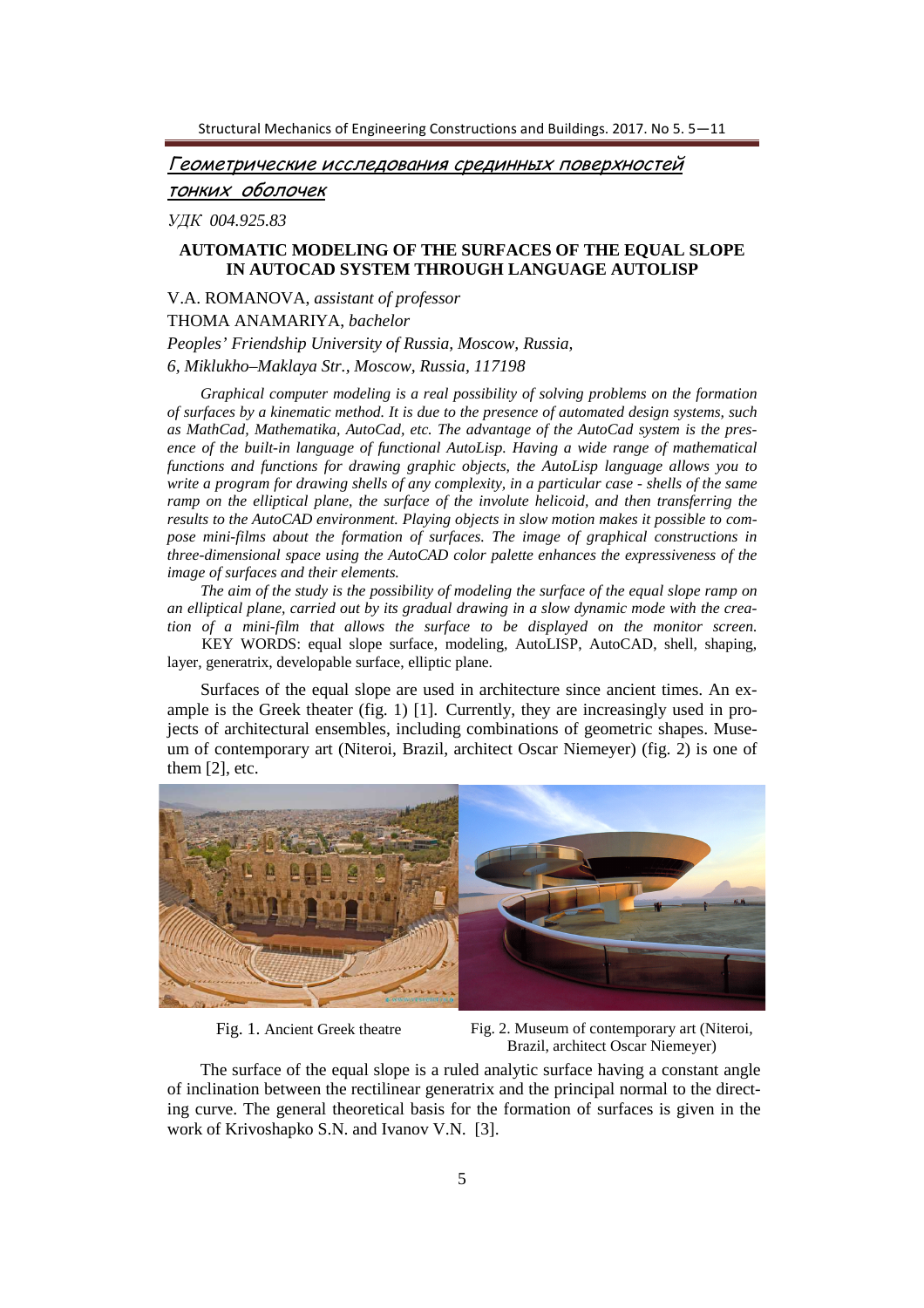In accordance with the definition given above, the surfaces of the equal slope are formed by a rectilinear generatrix, which in all positions has a constant angle of inclination  $\alpha$  with the principal normals  $n_1, n_2, n_3, \dots, n_k$  to the *m* curve. If the directing curve is a plane line, for example, an ellipse, the linear generators lie in the planes  $\Pi_1, \Pi_2, \Pi_3, \dots, \Pi_k$ , normal to this curve (fig. 3).



Fig. 3. The forming  $q_1, q_2, q_3$  are in the planes  $\Pi_1, \Pi_2, \Pi_3$ are located along the normals to the *m* guide.

From the definition, the possibility of forming a surface of the equal slope on an elliptical plane by a kinematic method also follows.

 Elements of the surface are the ellipse *q* - the directing line and the straight line *m* - the generator. The initial position of the surface elements is shown in Fig. 4.



Fig. 4. The initial position of the surface elements

 The most suitable for forming the surface in the AutoCad system is the Loft function. As sections it is necessary to take the positions of the generator as it moves along the ellipse. Moving the generator is performed by the Move function.

To satisfy the condition of constancy of the angle between the generating straight line and the normal to the ellipse, it is necessary to set the coordinate system to the current point on the elliptic curve at each step of the construction and to direct the x axis along the normal in this curve. In order to establish the x-axis along the normal to the guide, the value of the derivative

 $y'(x)$  from the elliptic function and the angle  $\gamma$  between the tangent to the curve and the x-axis:  $\gamma = \arctg y'$ , and then the angle  $\beta$  between the x-axis and the normal to the curve:  $\beta = \gamma + 90^0$ .

To form the surface the complex of programs has been developed, including user functions Sk10.lsp, Formsurface.lsp, etc. The initial data for constructing the surface are: the large and small semi-axes of the ellipse *a, b*, the slope angle  $\alpha$  of the forming straight line to the normal  $n_i$ , the length of the forming line - Lobr.

 Algorithm of the program for the formation of surface compartments 1. Input of initial data is performed from the command line at the request of the program. The function Getreal is used.

1. An isometric view of NWiso is established.



surface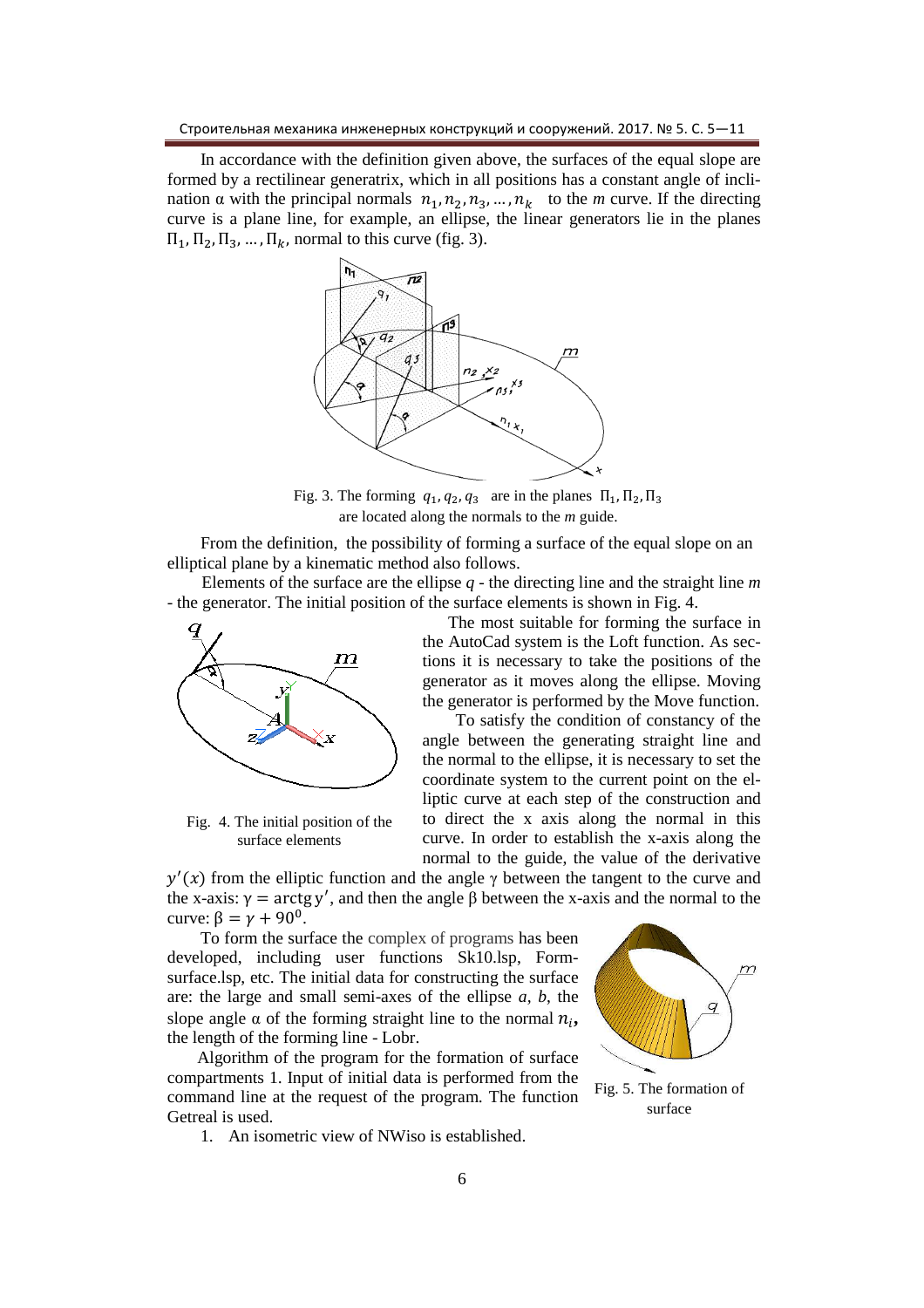Structural Mechanics of Engineering Constructions and Buildings. 2017. No 5. 5—11

 2. An ellipse is constructed using the user-defined Elip function. The origin is at the intersection of the axes of the ellipse.

 3. An empty selection is created for the forming lines of surfaces. The function -  $(seta ssr1'$ <sup>'</sup>()).

 4. The initial generator is constructed from two points: pt1 and pte. The point pt1 is given on the contour of the ellipse at  $\varphi = 0$ , where  $\varphi$  is the angle between the radius vector of the ellipse point and the x axis. The point pte is defined in polar coordinates: (setq pte (polar pt1 (- pi alfar) lobr)).

The construction of the generatrix is performed by the function:

(command "pline" pt1 pte "").

The generating line is assigned the identifier en1, which allows you to enter it into the selection ssr1.

 5. To calculate the coordinates of points of an ellipse and the derivative of an elliptic function, two user functions are created: El-pt, El1-pt.

6. To construct the surface compartments, a loop with parameters i  $(1 \le i \le n)$ 71 and φ.

The parameter *i* is required to form the name of the layer, the parameter  $\varphi$  is used to construct the generating lines.

The following operations are performed in the loop:

● Create a layer name that corresponds to the i parameter and set it to the current one:

(Setq nsloy (strcat "vent" (itoa i)))

(Command "layer" "s" nsloy "").

● Transfer of the coordinate axes to the ellipse point pt2, corresponding to the angle φ, determined by the relation φ = φ + ∆φ.

● Two user functions Usk1 and Usk2 are created to orient the coordinate axes along the normal to the ellipse. The angle  $\gamma$  needed to rotate the coordinate axes around the z axis is determined using functions

$$
(Setq y11 (/ b (* a -1.0 (/ (sin fi) (cos fi))))
$$

(Setq gamma (atan y11)).

A subsequent rotation of the coordinate system about the x axis through an angle  $\pm 90^\circ$  around the y axis achieves the setting of the coordinate axes so that the x axis is directed along the normal to the ellipse.

• Drawing generating lines is performed by the function

(Command "pline" '(0 0) (polar ' (0 0) alfar lobr) "").

● The Loft and Foreach functions work together to form the surface compartments. At the end of the cycle, a Skat-bl block is created, containing the surface com-

partments and the forming lines.

 To visualize the process of surface formation, a user function Sk11.lsp is created, which includes the function Form-surface.lsp, which visualizes the process of surface formation by "unfreezing" the layers with the compartments contained in the Skat-bl block.





Fig. 6. Surface skeleton Fig. 7. Surface of the same slope

Fig. 5 shows the process of surface formation, the surface skeleton is in Fig. 6, the surface of the same slope is represented in Fig. 7.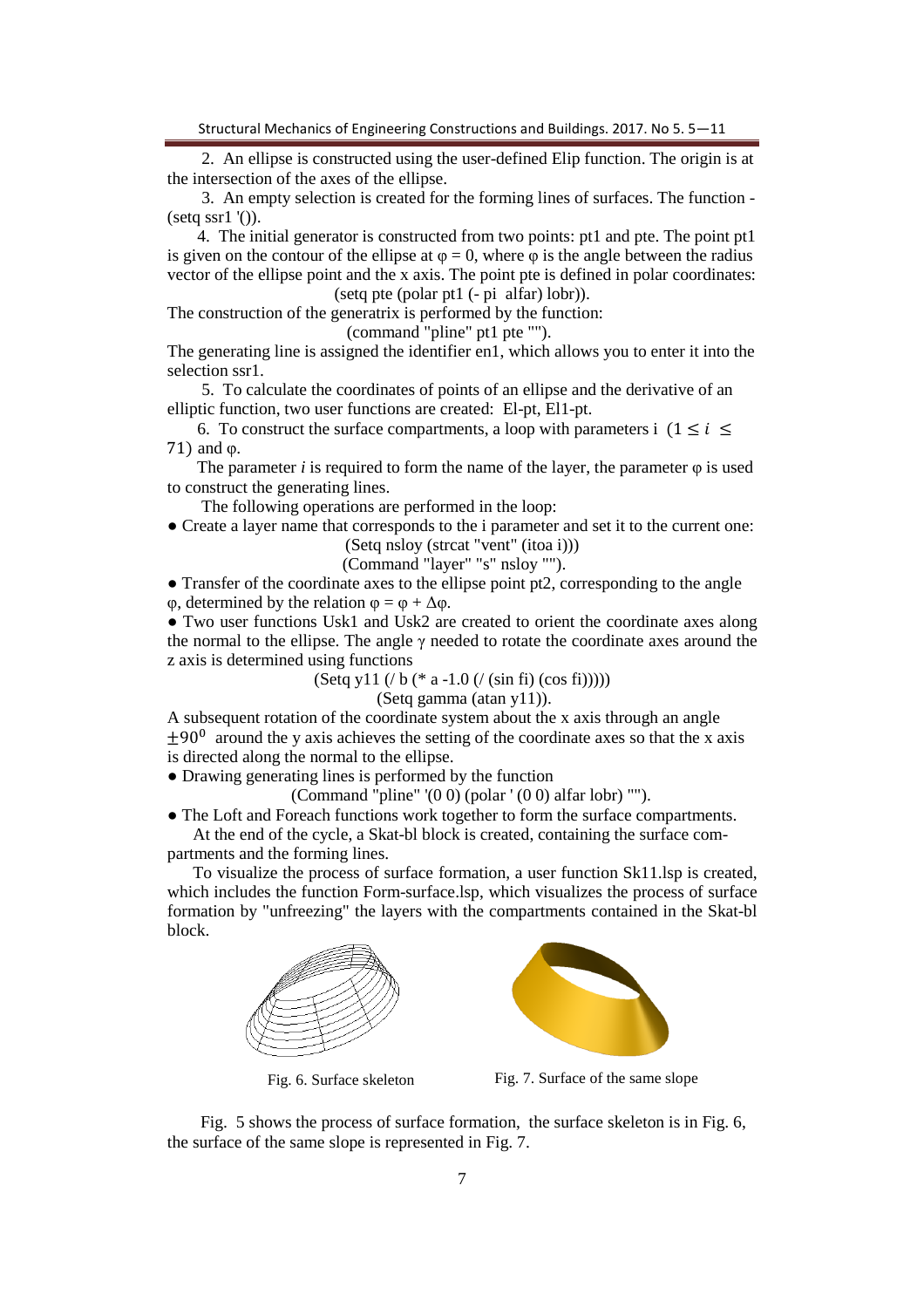Строительная механика инженерных конструкций и сооружений. 2017. № 5. C. 5—11

 The code for the Form-surface.lsp function is given below: (Defun form-surface (k) (Repeat k (Setq nsloyi (strcat "vent" (itoa i))) (Command "layer" "thaw" nsloyi "") (Command "erase" s1 "") (Setq s2 (ssget "x" (list (cons 8 (substr nsloyi 1 6))))) (Setq s1 s2) (Command "delay" 300)  $(Setq i (+ i 1))$ ))

The developable evolvent helicoid is formed by the motion of a straight forming line-  $q$ , which is in all positions the tangent to the cylindrical helical line – the cuspidal edge of the surface, parallel to the guide cone [4]. The evolvent of the circle of the lower base of the cylinder is the guiding line m (fig.8).

The projection of the formation line in all positions on one side is a tangent of the circumference of the cylinder, the other normal to the guide line  $m$ . Consequently, the angle between the generator and its projection is the angle between the generatrix and the principal normal to the directing curve, so the evolvent helicoid belong to the surface of the same slope (fig. 8).

Let us consider the formation of an evolvent helicoid by the motion of a rectilinear forming line *q* on two helical lines, one of which lies on a cylinder of radius *r* and is called the cuspidal edge, the forming line *q* at all positions is tangent to the line *m* and forms an angle  $\alpha$  with the horizontal plane. The second line *n* (Fig. 9) is the guide. The radius of the cylinder for helix *n* is BD. To construct the surface of a helicoid, the length of the forming line and the angle  $\alpha$  of its inclination to the horizontal plane are given.



Fig. 8. Evolvent helicoid is the surface of equal slope

Fig. 9 shows the initial position of the surface elements. The movement of the generating line includes a rotational motion about the axis of the cylinder and the translational motion along the generatrix of the cylinder.

The helixes *m* and *n* are drawn by the user function Gelisa  $(r)$ , where *r* is the radius of the cylinder.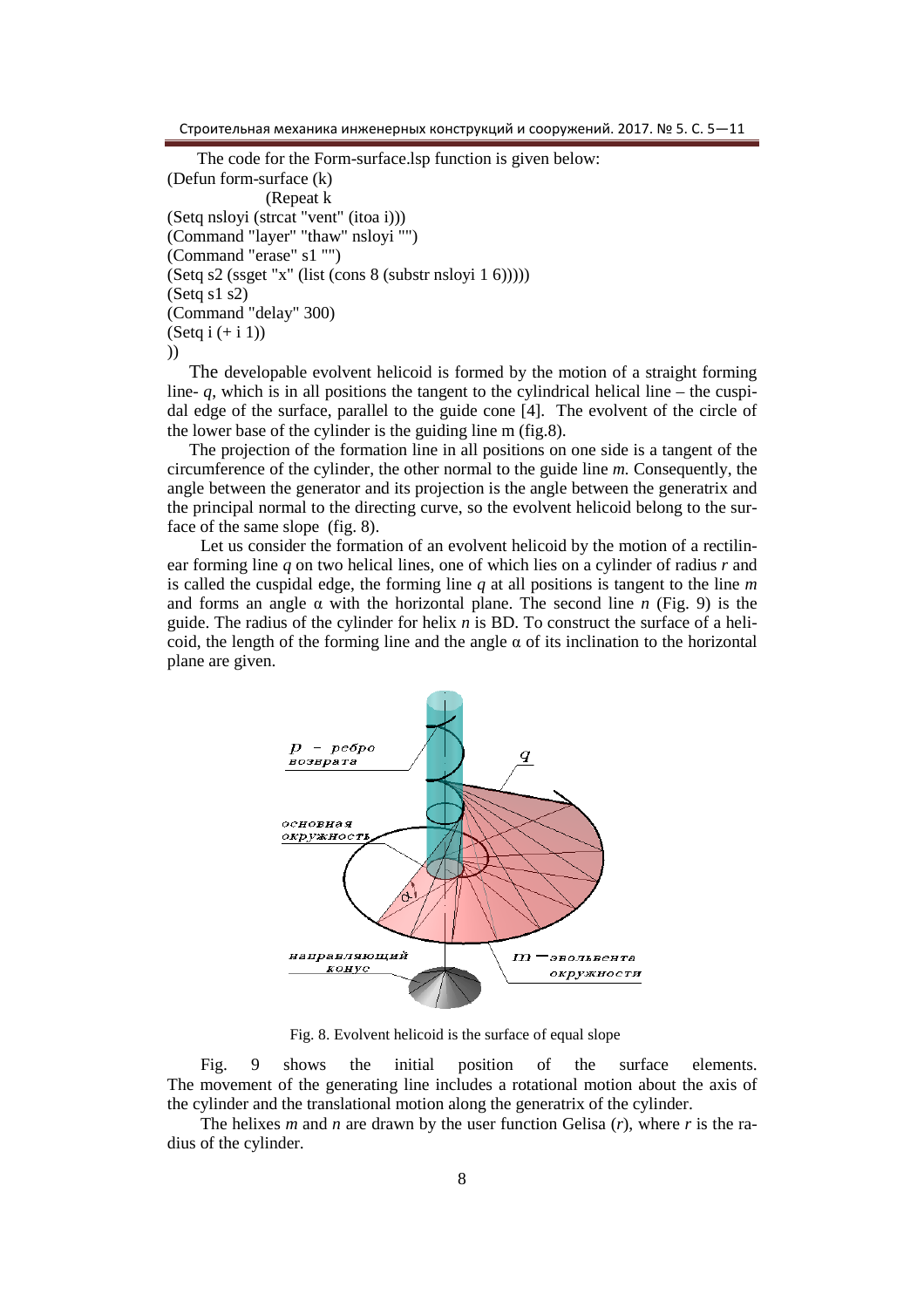The surface of the helicoid is formed in the AutoCAD system through a program in the language of AutoLISP [5].



Fig. 9. Initial position of surface elements

The generating lines are formed in a cycle with the parameter  $\varphi$  - the angle of rotation of the radius of the basic circle. At each step of the cycle, the point A rotates by an angle dφ and moves upward by a distance *ds*. From the point A for each value of the angle  $\varphi$ , the generating line AB is drawn at a given slope angle  $\alpha$  to the segment DB. The names of the generators are entered in the SSR list, the use of which by the AutoLISP functions Foreach and Loft allows to form the surface and its compartments.

The surface can be constructed instantly at the end of the cycle by the Loft function or gradually in a cycle by successively drawing the surface compartments. In the second case, the process of formation of a surface along an array of generating lines is observed on the screen. In Fig. 10 shows the surface of the evolvent helicoid in the process of its formation.



Fig. 10. Surface of the evolvent helicoid during formation

Fig. 11. Formation of the surface by the method of "thawing" layers.

If during the formation of the surface each formation line and corresponding compartment are placed in the layer assigned to them, then at the end of the cycle a block is created that includes all the surface compartments and formation lines.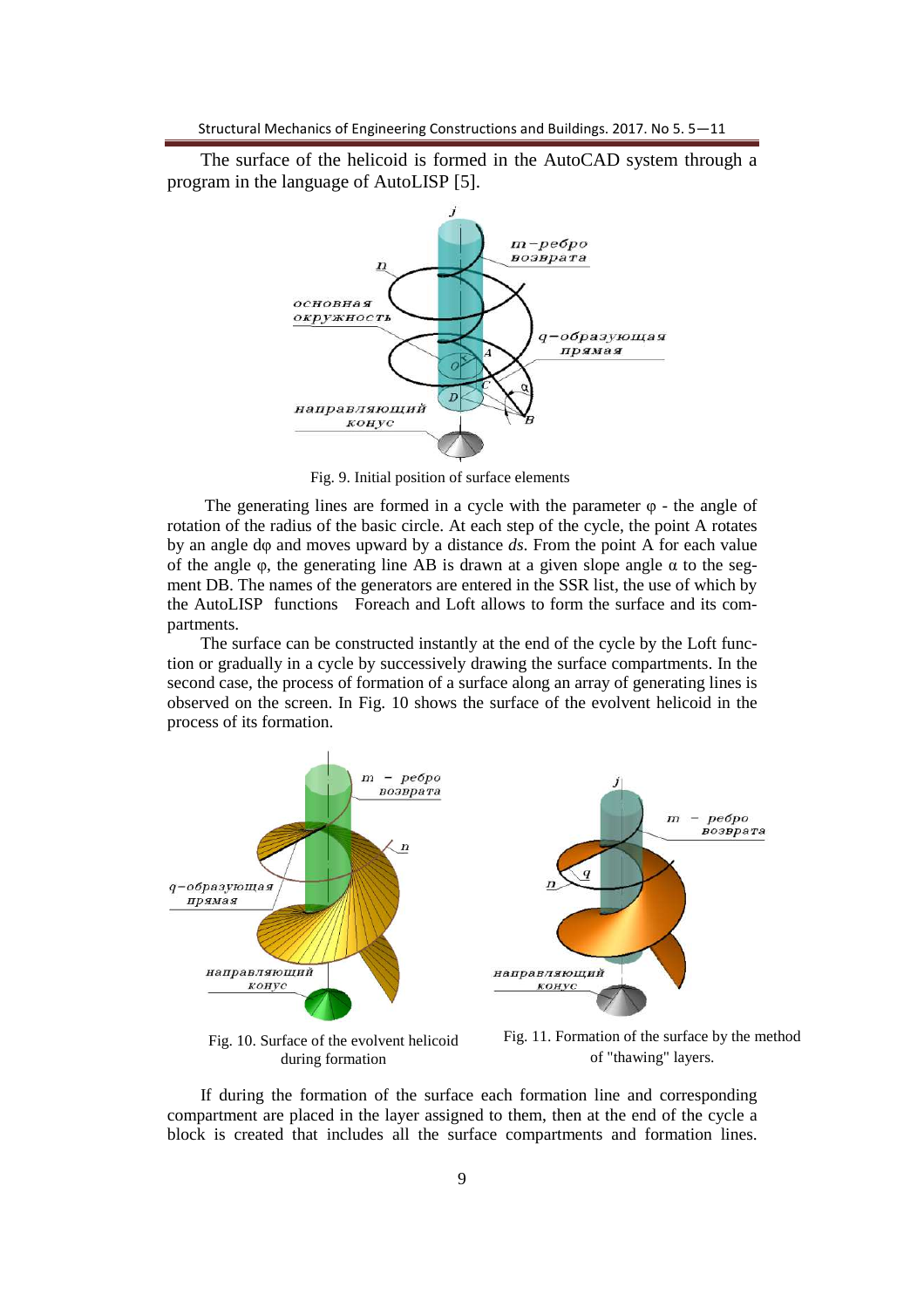Visualization of the process of surface formation is provided by the user-defined function Form-surface.lsp. In this case, the surface is formed after the forming line, moving along the guide n. (Fig. 11).

Thus, the simulation of the surface of the same slope was made possible in AutoCAD thanks to programs written in AutoLisp.

The visualization of the process of formation of cyclic surfaces with variable radius of generatrix circles or of umbrella-type and umbrella surfaces with radial damping waves in the central point given in the works [6], [7].

© Romanova V.A., Thoma Anamariya, 2017

## R e f e r e n c e s

1. Ancient Greek theatre. By Vlad. URL: https://www.thinglink.com/scene/471251280036102146

 2. Museum of contemporary art (Niteroi, Brazil, architect Oscar Niemeyer)]. URL: https://www.adme.ru/tvorchestvo-dizajn/shedevry-sovremennoj-arhitektury-

566805/?page=3#image27349615

3. *Krivoshapko, S.N., Ivanov, V.N.* (2015). *Encyclopedia of Analytical Surfaces.* Springer International Publishing Switzerland, 752 p.

 4. *Krivoshapko S.N.* (1999). Geometry and strength of general helicoidal shells. *Applied Mechanics Reviews*, Vol.52, No 5. 161—175.

 5. *Ivanov, V.N., Romanova, V.A.* (2016). *Structural Forms of Spatial Structures. Visualization of Surfaces in the Systems MathCad, AutoCad*, Moscow: Izd-vo ASV.410 (in Russian).

 6. *Romanova, V.A.* (2016). The formation of cyclic surfaces with variable radius of generatrix circles in AutoCAD. *Structural Mechanics of Engineering Constructions and Buildings,* No 3, 20—24 (in Russian).

 7. *Romanova, V.A.* (2015). Visualization of forming of umbrella-type and umbrella surfaces with radial damping waves in the central point*, Structural Mechanics of Engineering Constructions and Buildings*, *No* 3, 4—8 (in Russian).

*Article history: Received: March 13, 2017. Revised: June 12, 2017. Accepted: June 18, 2017.* 

#### *About the authors:*

 *ROMANOVA VICTORYNA ANATOLEVNA graduated from the Moscow Mining Institute in 1960. She works in RUDN University (Peoples' Friendship University of Russia) since 1967. Associate Professor in Department of Architecture and Building. Scientific interests: computer-aided design of mechanisms, visualization of the processes of formation of analytical surfaces in the AutoCAD environment using a functional language AutoLISP.* 

 *ANAMARIA THOMA was born in Tirana, Republic of Albania. In 2010, she completed Peoples' Friendship University of Russia and received the bachelor's degree in "Architecture" in the same University. In 2012, she graduated from the magistracy with a degree in "Architecture". She is currently completing a master's degree in architecture and construction of multi-span spatial structures. Now she is writing a thesis on the topic "Analytical and numerical method of shells of the equal slope ramp on the elliptical plane". Area of scientific interests: architecture, landscape architecture, construction, interior design, modeling.* 

#### *For citation:*

 Romanova V.A., Anamariya Thoma. (2017) Automatic modeling of the surfaces of the equal slope in Autocad system through language Autolisp. *Structural Mechanics of Engineering Constructions and Buildings*, No 5, 5 — 11, DOI: 10.22363/1815-5235-2017-5-5-11.

### С п и с о к л и т е р а т у р ы

1. Ancient Greek theatre. By Vlad. URL: https://www.thinglink.com/scene/471251280036102146 2. Museum of contemporary art (Niteroi, Brazil, architect Oscar Niemeyer)].

URL: https://www.adme.ru/tvorchestvo-dizajn/shedevry-sovremennoj-arhitektury-566805/?page=3#image27349615

3. *Krivoshapko S.N., Ivanov V.N.* Encyclopedia of Analytical Surfaces. – Springer International Publishing Switzerland, 2015, 752.

4. *Krivoshapko S.N.* Geometry and strength of general helicoidal shells. *Applied Mechanics Reviews* (USA). Vol. 52, No 5. – May 1999. 161—175.